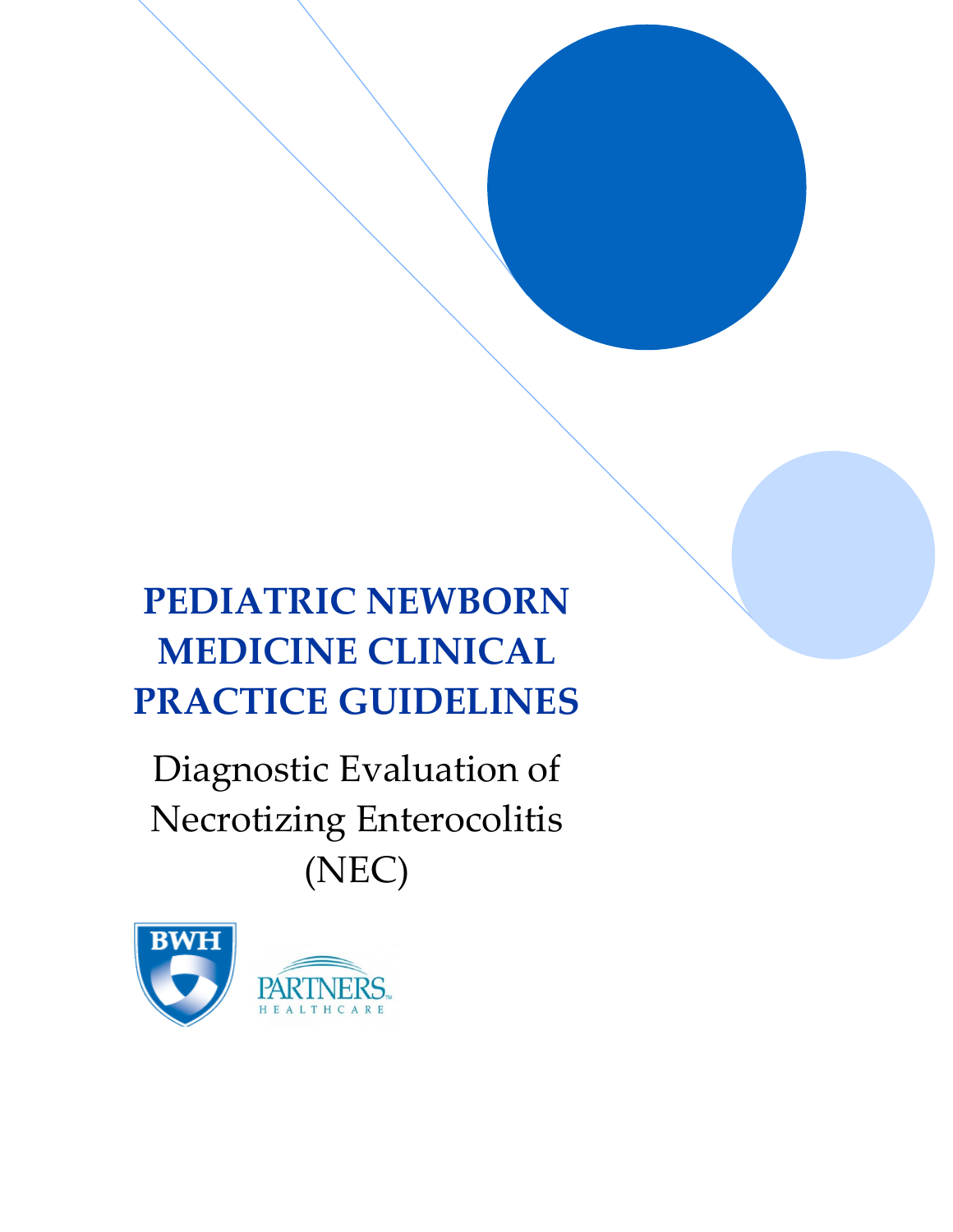

**Clinical Practice Guideline:** Diagnostic evaluation of the neonate with established or suspected necrotizing enterocolitis (NEC)

#### **Points of emphasis/Primary changes in practice:**

- 1. Establish and operationalize an abdominal ultrasound protocol specific for necrotizing enterocolitis assessment that can be ordered as part of the diagnostic evaluation of neonates with suspected necrotizing enterocolitis. This imaging exam will be referred to in this document as "**abdominal ultrasound for NEC**".
- 2. Establish criteria for ordering and guidelines for reporting results of an abdominal ultrasound for NEC.
- 3. Implement a clinical practice guideline for the diagnostic evaluation of necrotizing enterocolitis that is inclusive of an abdominal ultrasound for NEC examination.

**Rationale for change:** To enhance and standardize the diagnostic evaluation of neonates with suspected necrotizing enterocolitis in the BWH NICU with a goal for earlier and more definitive detection of necrotizing enterocolitis, avoiding unnecessary treatment in the absence of necrotizing enterocolitis, and providing additional information to guide decisions regarding the severity of the disease and potential need for surgical intervention.

#### **Questions? Please contact:**

Richard Parad MD MPH, rparad@bwh.harvard.edu, 617-732-8405 Judy Estroff MD, judy.estroff@childrens.harvard.edu, 617-355-3447 Catherine Chen MD MPH, catherine.chen@childrens.harvard.edu, 617-355-0535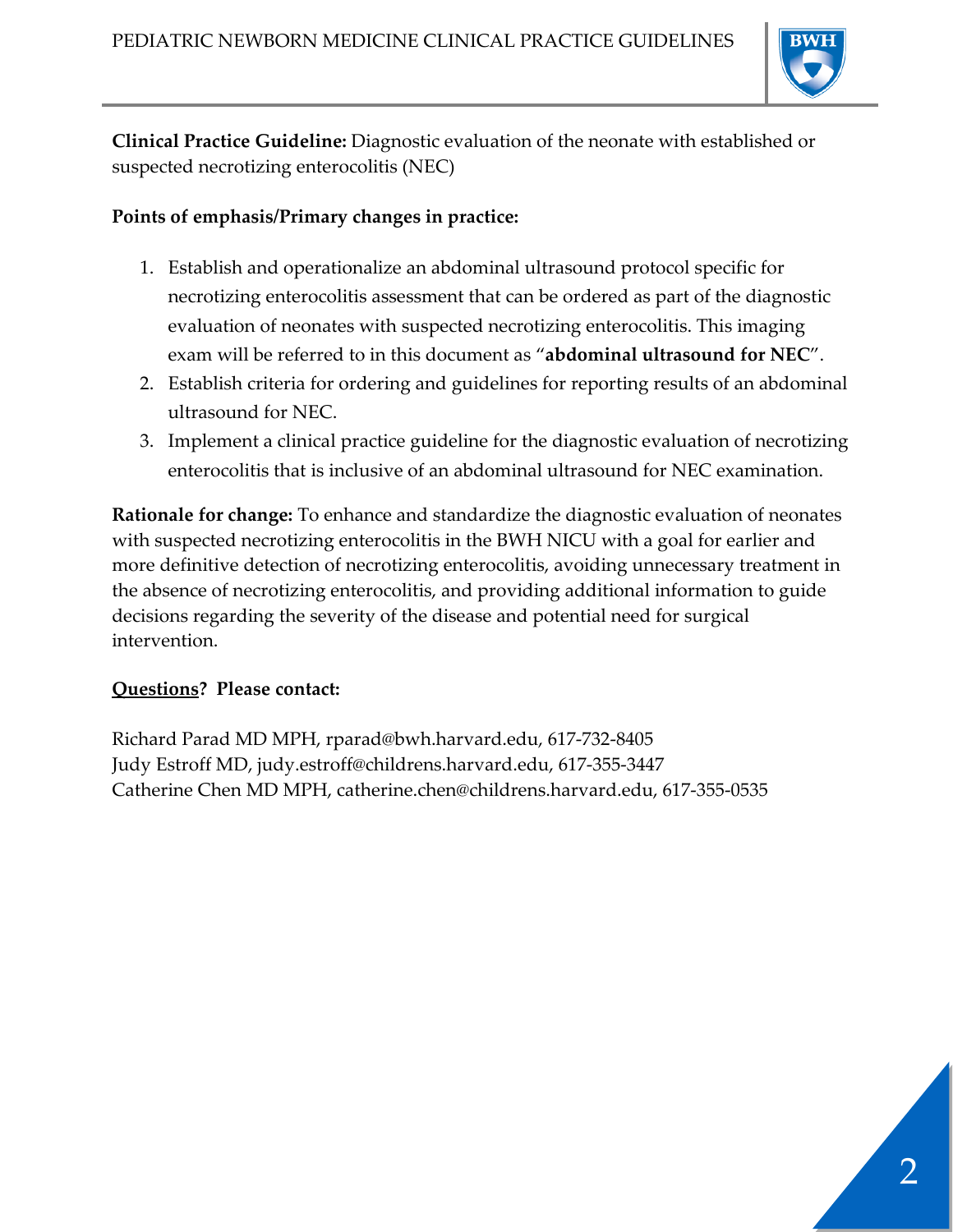

| <b>Clinical Guideline Name</b> | Diagnostic evaluation necrotizing enterocolitis (NEC)                         |  |  |  |  |  |  |  |
|--------------------------------|-------------------------------------------------------------------------------|--|--|--|--|--|--|--|
| <b>Effective Date</b>          | June 19, 2017                                                                 |  |  |  |  |  |  |  |
| <b>Revised Date</b>            |                                                                               |  |  |  |  |  |  |  |
| <b>Contact Person</b>          | Richard Parad MD MPH                                                          |  |  |  |  |  |  |  |
|                                | Members of the abdominal ultrasound for NEC CPG Working group:                |  |  |  |  |  |  |  |
|                                | <b>Brigham and Women's Hospital:</b>                                          |  |  |  |  |  |  |  |
|                                | Richard Parad, MD, MPH (Neonatologist)                                        |  |  |  |  |  |  |  |
|                                | Carol Benson, MD (Director of Ultrasound)                                     |  |  |  |  |  |  |  |
|                                | <b>NICU Nursing Educators</b>                                                 |  |  |  |  |  |  |  |
|                                | <b>Boston Children's Hospital:</b>                                            |  |  |  |  |  |  |  |
|                                | Catherine Chen, MD, MPH (Pediatric Surgeon)                                   |  |  |  |  |  |  |  |
|                                | Judy Estroff MD (Division Chief, Fetal & Neonatal Imaging; Staff Radiologist) |  |  |  |  |  |  |  |
|                                | Sarah Tracy MD (Surgery Research Fellow)                                      |  |  |  |  |  |  |  |
| <b>Approved By</b>             | Pediatric Newborn Medicine Clinical Practice Council pending staff review     |  |  |  |  |  |  |  |
|                                | CWN SPP_4/12/17                                                               |  |  |  |  |  |  |  |
|                                | BWH SPP_4/19/17                                                               |  |  |  |  |  |  |  |
|                                | <b>BWH NEB 05/01/17</b>                                                       |  |  |  |  |  |  |  |
| <b>Keywords</b>                | Necrotizing enterocolitis, abdominal ultrasound, pneumatosis                  |  |  |  |  |  |  |  |

**This is a clinical practice guideline. While the guideline is useful in approaching the diagnosis of newborns with possible necrotizing enterocolitis, clinical judgment and / or new evidence may favor an alternative plan of care, the rationale for which should be documented in the medical record.**

#### **I. Purpose**

The purpose of this clinical practice guideline is to optimize the diagnostic evaluation of infants with suspected necrotizing enterocolitis (NEC), with goals of earlier confirmation of a NEC diagnosis, avoidance of unnecessary treatment in the absence of NEC, and providing additional information to guide decisions regarding the need for surgical intervention.

#### **II. Scope**

Any infant of any gestational age who is undergoing evaluation for NEC.

**III. All CPGs will rely on the [NICU Nursing Standards of Care.](http://www.bwhpikenotes.org/policies/Nursing/CWN_Clinical_Practice_Manual/NICU/NICU_Standards.pdf) All relevant nursing PPGs** *will be* **listed below.** 

 **--- Relevant nursing PPG links will be forthcoming.**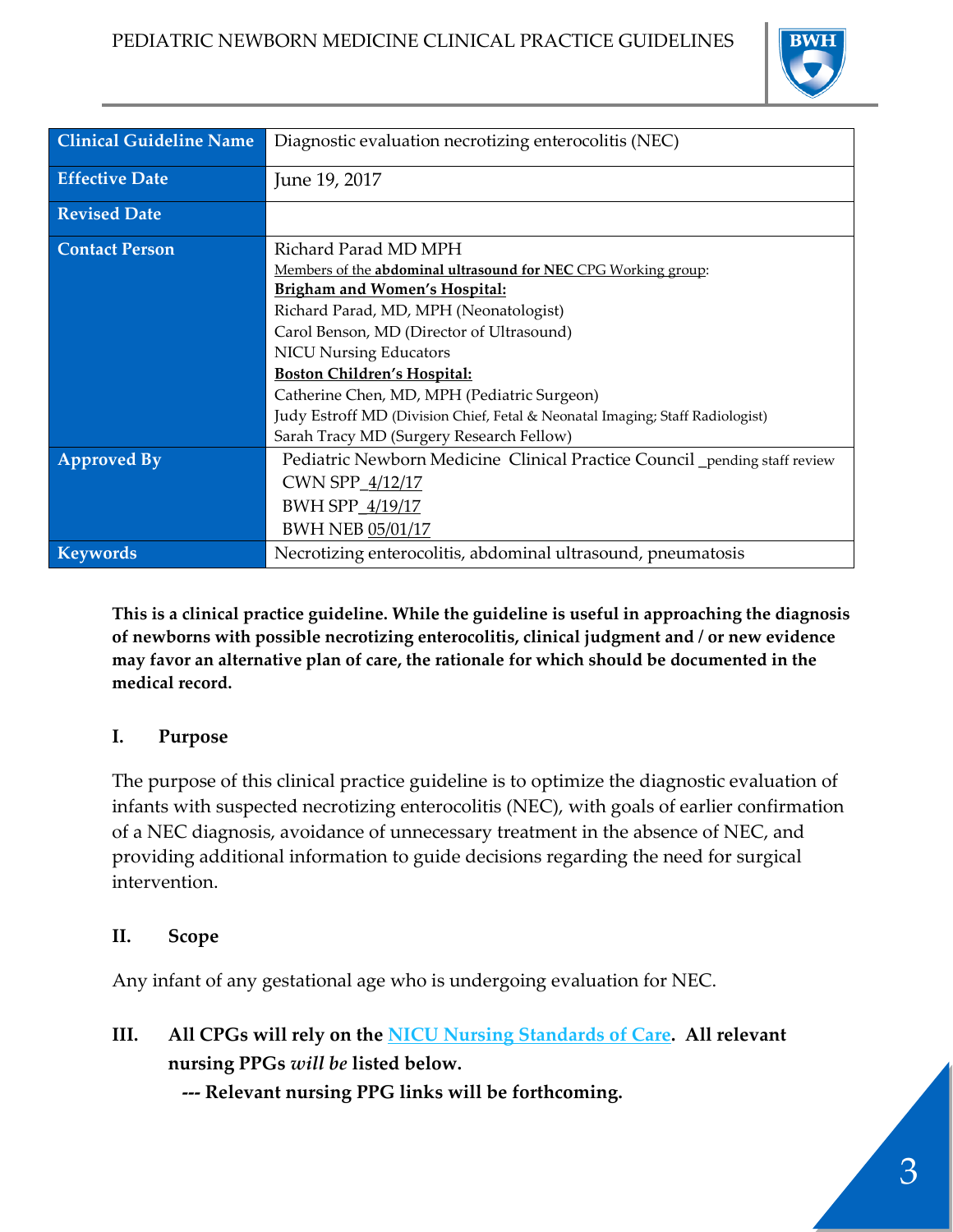

## **IV. Definitions**

The Bell's classification system was developed to stratify patients with NEC per disease severity to aid standardization of management of the patients in each category(1). The original classification was subsequently modified with sub classifications proposed within stages II and III by Walsh and Kleigman in 1986 (2). (Table 1). Most infants initially present with suspected NEC (Bell's stage I) and do not immediately undergo surgical intervention. A prospective cross-sectional survey of 158 level 2 and 3 UK NICUs found that 45% of infants with NEC initially presented as modified Bell's I, 21% modified Bell's II, and 33% modified Bell's III (3).

|  |  |  |  |  |  |  |  |  | Table 1 Modified Bell's staging for NEC. (Adapted from Kleigman et al. <sup>2</sup> ) |  |  |  |
|--|--|--|--|--|--|--|--|--|---------------------------------------------------------------------------------------|--|--|--|
|--|--|--|--|--|--|--|--|--|---------------------------------------------------------------------------------------|--|--|--|

| Review of<br>Bell's stages | Clinical findings                                            | Radiographic findings                                                     | Gastrointestinal findings                                                     |
|----------------------------|--------------------------------------------------------------|---------------------------------------------------------------------------|-------------------------------------------------------------------------------|
| Stage I                    | Apnea and bradycardia, temperature instability               | Normal gas pattern or mild ileus                                          | Gastric residuals, occult blood in stool, mild<br>abdominal distention        |
| Stage II A                 | Apnea and bradycardia, temperature instability               | Ileus gas pattern with one or more dilated<br>loops and focal pneumatosis | Grossly bloody stools, prominent abdominal<br>distention, absent bowel sounds |
| Stage II B                 | Thrombocytopenia and mild metabolic<br>acidosis              | Widespread pneumatosis, ascites, portal-venous gas                        | Abdominal wall edema with palpable loops and<br>tenderness                    |
| Stage III A                | Mixed acidosis, oliguria, hypotension,<br>coagulopathy       | Prominent bowel loops, worsening ascites,<br>no free air                  | Worsening wall edema, erythema and induration                                 |
| Stage III B                | Shock, deterioration in laboratory<br>values and vital signs | Pneumoperitoneum                                                          | Perforated bowel                                                              |

#### **V. Background: abdominal ultrasound for NEC diagnosis**

*For further background and an excellent review of the literature on abdominal ultrasound for NEC screening and diagnosis, please see appendix B*

Abdominal radiographs are the gold standard for diagnostic imaging in the evaluation and follow-up of infants suspected to have NEC. However, there are several known limitations. The character or amount of intraabdominal fluid cannot be assessed with a radiograph. Radiographs may sometimes show a gasless pattern, making it very challenging to interpret what is happening with the bowel. In some cases, bowel perforation can occur without pneumoperitoneum. Up to 37% of neonates with NEC and demonstrated bowel perforation may have a non-diagnostic abdominal radiograph (5).

Point of care ultrasound is already utilized in many NICUs for assistance with invasive procedures including abdominal drain placement, central line placement, and chest tube placement. Because findings may be operator dependent, there can be variability in how such studies are performed and interpreted. Abdominal ultrasound for NEC imaging studies have been utilized in infants to look for adequate motility, signs of bowel necrosis and/or perforation when NEC is suspected (6). The additional use of color Doppler ultrasound to evaluate bowel perfusion is reported to be a helpful adjunct to abdominal 4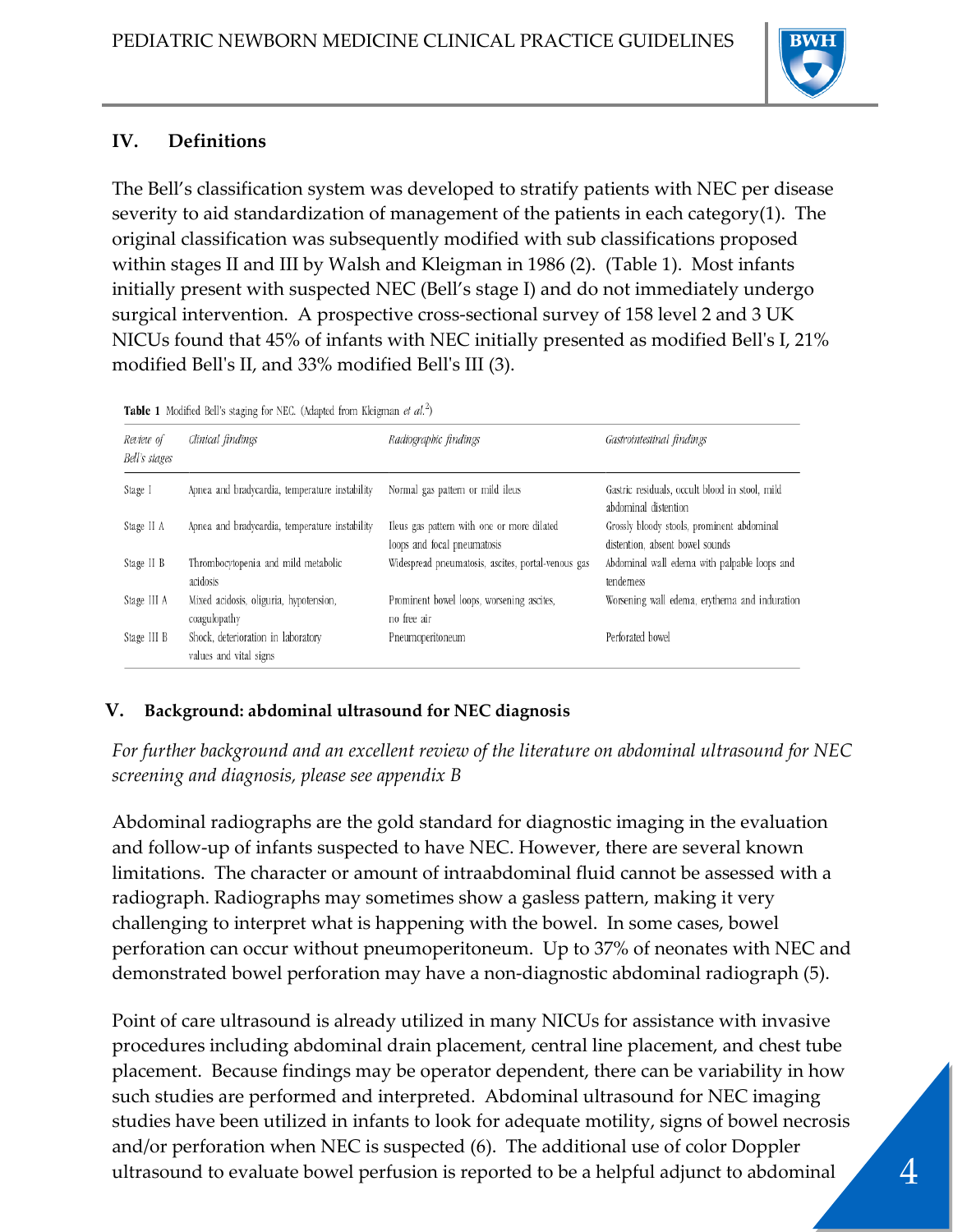

radiography, and absence of flow in the bowel wall is a very sensitive indicator of bowel necrosis (7). There is little standardization of abdominal ultrasound protocols for NEC evaluation. The aim of this clinical practice guideline is to provide guidance regarding a standardized approach to use of abdominal ultrasound to aid in the diagnosis of NEC.

## **VI. Clinical Practice Guideline**:

Appropriate for infants of any gestational age with clinical concern for NEC. Please note that the earliest clinical signs and symptoms of NEC often non-specific to GI pathology.

- Concerning clinical findings may include: apnea, bradycardia, temperature instability, hypotension, oliguria, abdominal distension, bloody stools, feeding intolerance, bilious emesis, abdominal wall edema, abdominal wall erythema/skin discoloration, abdominal tenderness, and palpable loops of bowel.
- Concerning lab findings may include: hyponatremia, hyperkaliemia, thrombocytopenia, acidosis, coagulopathy, elevated CRP (13), and neutropenia and/or left shift.

### **Three proposed uses of the abdominal ultrasound for NEC imaging exam:**

1. To evaluate a neonate for suspected necrotizing enterocolitis, as an adjunct to abdominal radiography, physical exam and lab assessment when there is low clinical suspicion but equivocal abdominal radiography.

*Goal:* to avoid unnecessary medical treatment for necrotizing enterocolitis.

2. To evaluate a neonate with necrotizing enterocolitis for bowel perforation, necrotic bowel, and/or misdiagnosis when an infant is not improving with medical therapy for necrotizing enterocolitis.

*Goal:* to improve early identification of surgical candidates (patients with non-viable bowel and/or signs of perforation) prior to development of pneumoperitoneum.

3. To evaluate a neonate with necrotizing enterocolitis for perforation, necrotic bowel, and/or misdiagnosis when there is high clinical suspicion but an inconclusive or gasless abdominal radiograph .

*Goal:* to guide medical management and improve early identification of surgical candidates prior to development of pneumoperitoneum.

The intention is to generate additional information from the interpretation of the **abdominal ultrasound for NEC** exam that will be reported out as either:

- a. No sonographic evidence of necrotizing enterocolitis
- b. Indeterminate findings for necrotizing enterocolitis
- c. Findings concerning for necrotizing enterocolitis 5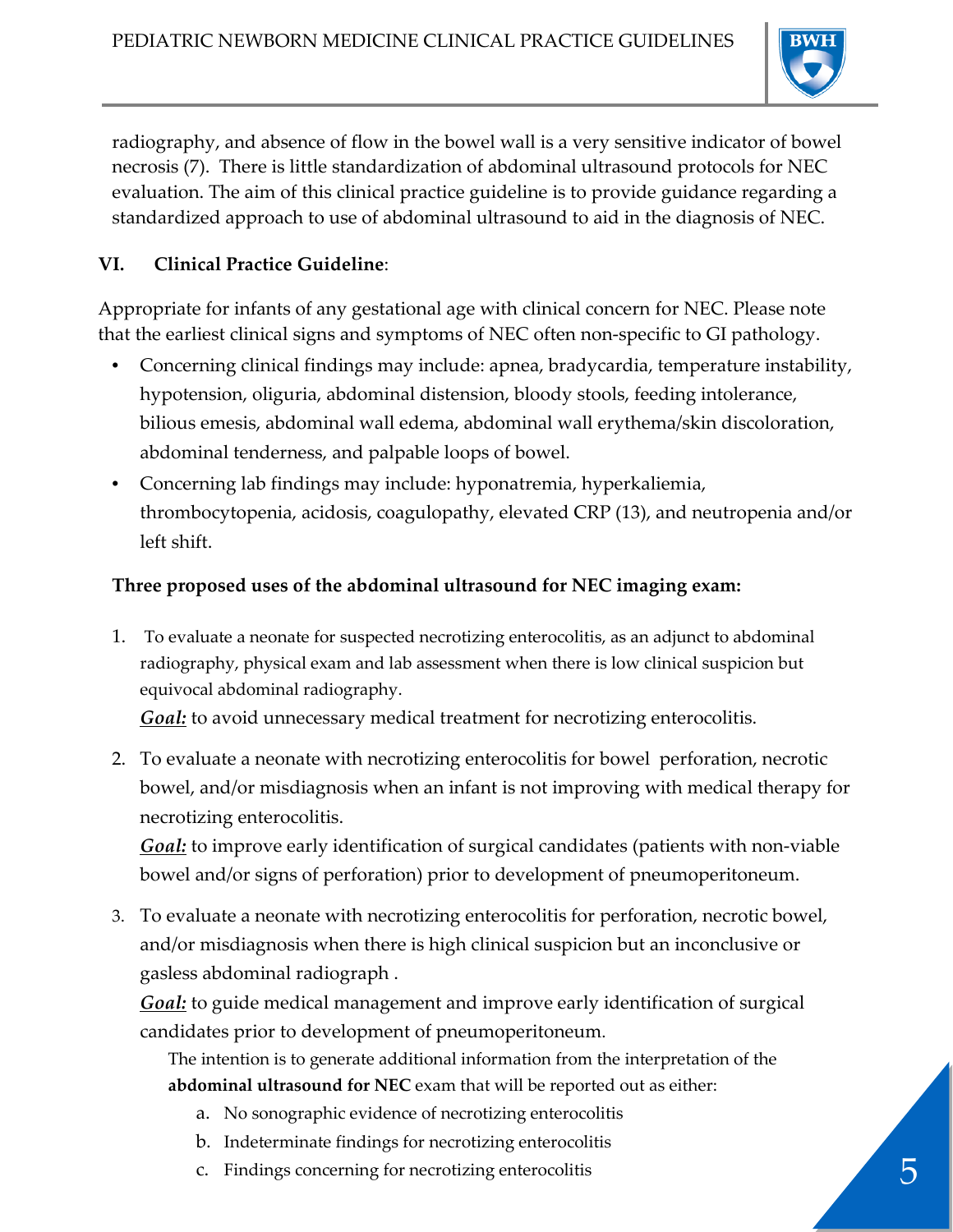

#### **Figure 1: Flow chart of Clinical Practice Guideline for the use of abdominal ultrasound for NEC in the diagnostic evaluation of necrotizing enterocolitis**



<sup>\*</sup>NICU team may elect to repeat **abdominal ultrasound for NEC** based on clinical concern.

The decision to pursue **abdominal ultrasound for NEC** is based on initial abdominal radiograph or serial abdominal radiograph findings, in concert with the patient's overall clinical picture and the clinician's level of concern. Abdominal radiograph findings may be categorized as normal or non-specific changes (e.g. relative to mild bowel dilitation), or concerning for NEC (dilated, featureless or fixed loops of bowel or gasless abdomen). An abdominal radiographic conclusive finding for NEC would include: pneumatosis intestinalis, portal venous gas or free air. With a finding of free air, an abdominal ultrasound is not indicated. In the setting of pneumatosis intestinalis or portal venous gas, it is proposed that **abdominal ultrasound for NEC** may add additional information that may be useful in guiding surgical decisions.

When a clinical suspicion for NEC is present, a surgical consult should be obtained immediately while ongoing diagnostic evaluation proceeds. A review and examination by surgery, followed by a discussion between neonatology and surgery, should not await the performance of an **abdominal ultrasound for NEC**. The ordering of an **abdominal ultrasound for NEC** should be done in parallel with the initiation of a surgical evaluation.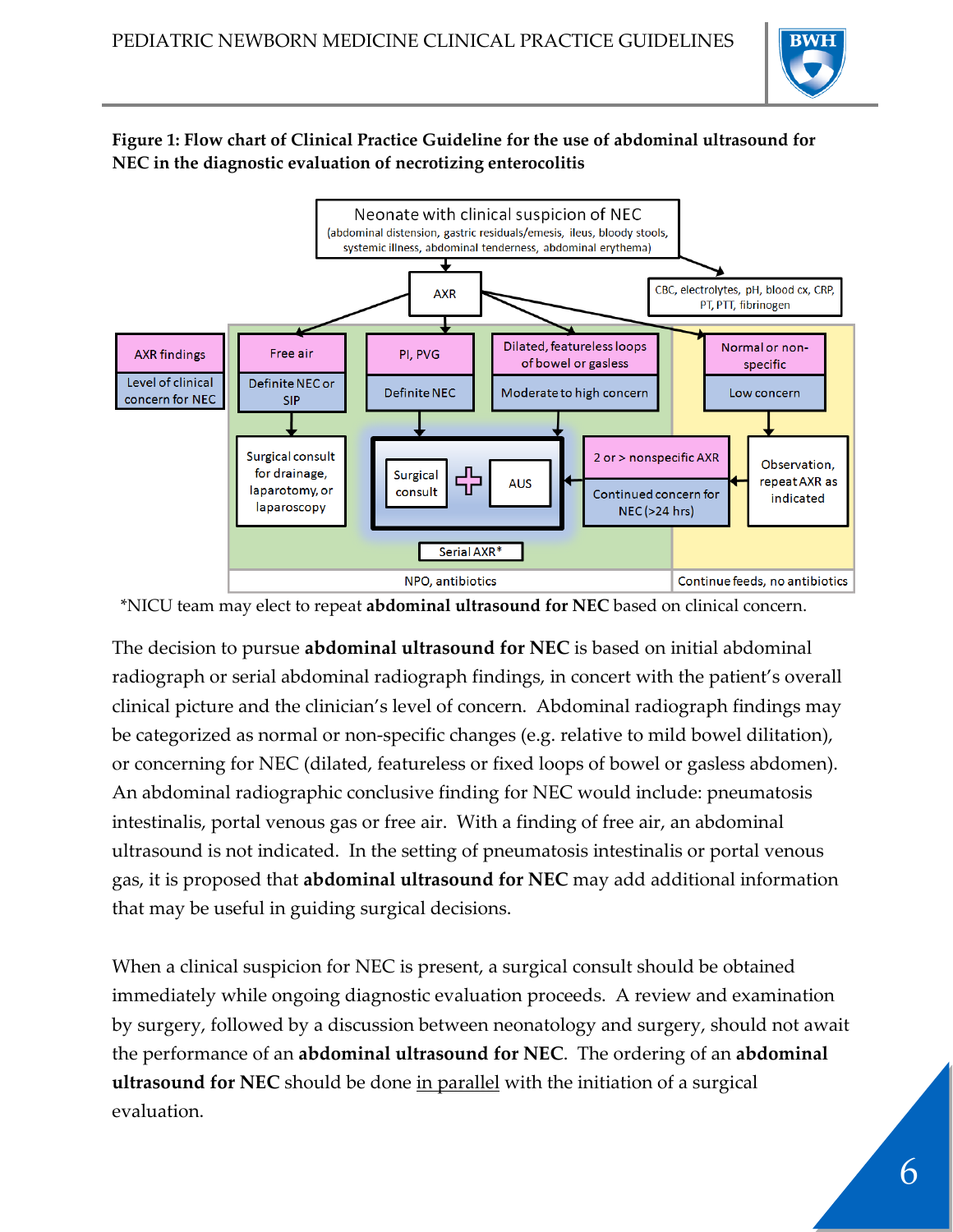

Abdominal radiography (AXR) is the gold standard imaging study for the evaluation of a neonate with possible necrotizing enterocolitis. All neonates under evaluation will have already had at least one abdominal radiograph and a surgical consult will have been initiated. Repeat AXR should be monitored at a frequency of q4, 6, 8 or 12h hours (or as acutely clinically warranted) depending on the level of clinical concern for severity or evolving abdominal pathology or need for temporal data for diagnosis. If a definitive diagnosis of NEC can be established, the frequency of AXR monitoring can be tapered off once stability has been obtained and clinical improvement is evident on clinical therapy. Abdominal ultrasound for NEC will be ordered if there is greater than a low level of concern, as would be indicated by the infant being made NPO and started on antibiotics. An abdominal ultrasound for NEC with Doppler will be performed at the bedside by a trained BWH sonographer , supervised by a BWH staff radiologist, using a specific protocol/checklist (see appendix A) under the indications provided in Figure 1.

## **Abdominal ultrasound for NEC INDICATIONS BASED ON AXR FINDINGS:**

### FREE AIR ON AXR

Any patient who presents with free air on AXR does NOT require **abdominal ultrasound for NEC**. These patients need emergency surgical consult and intervention as the highest priority.

## PNEUMATOSIS INTESTINALIS (PI), PORTAL VENOUS GAS (PVG) AND/OR UNCHANGING BOWEL LOOPS ON AXR

- Any patient with symptoms concerning for necrotizing enterocolitis and abnormal AXR findings of pneumatosis intestinalis, portal venous gas, and/or unchanging bowel loops should undergo **abdominal ultrasound for NEC** to confirm findings and rule out evidence of necrotic or perforated bowel.
- A surgical consult should be obtained.
	- o If findings are confirmed, and there is no evidence of necrotic or perforated bowel, serial AXR imaging, serial exams, and repeat labs should continue as indicated.
	- o If **abdominal ultrasound for NEC** reveals signs of perforation or necrosis, notify surgery immediately and correlate with examination and laboratory findings.

## GASLESS OR EQUIVOCAL AXR

- Any patient with symptoms concerning for necrotizing enterocolitis and a gasless or equivocal AXR should undergo **abdominal ultrasound for NEC** to further evaluate.
	- o If **abdominal ultrasound for NEC** reveals signs of bowel ischemia, but no evidence of perforation or necrosis, continue to monitor closely with serial AXR, consult surgery.
	- o If **abdominal ultrasound for NEC** reveals signs of perforation or necrosis, correlate with examination and laboratory findings, notify surgery ASAP.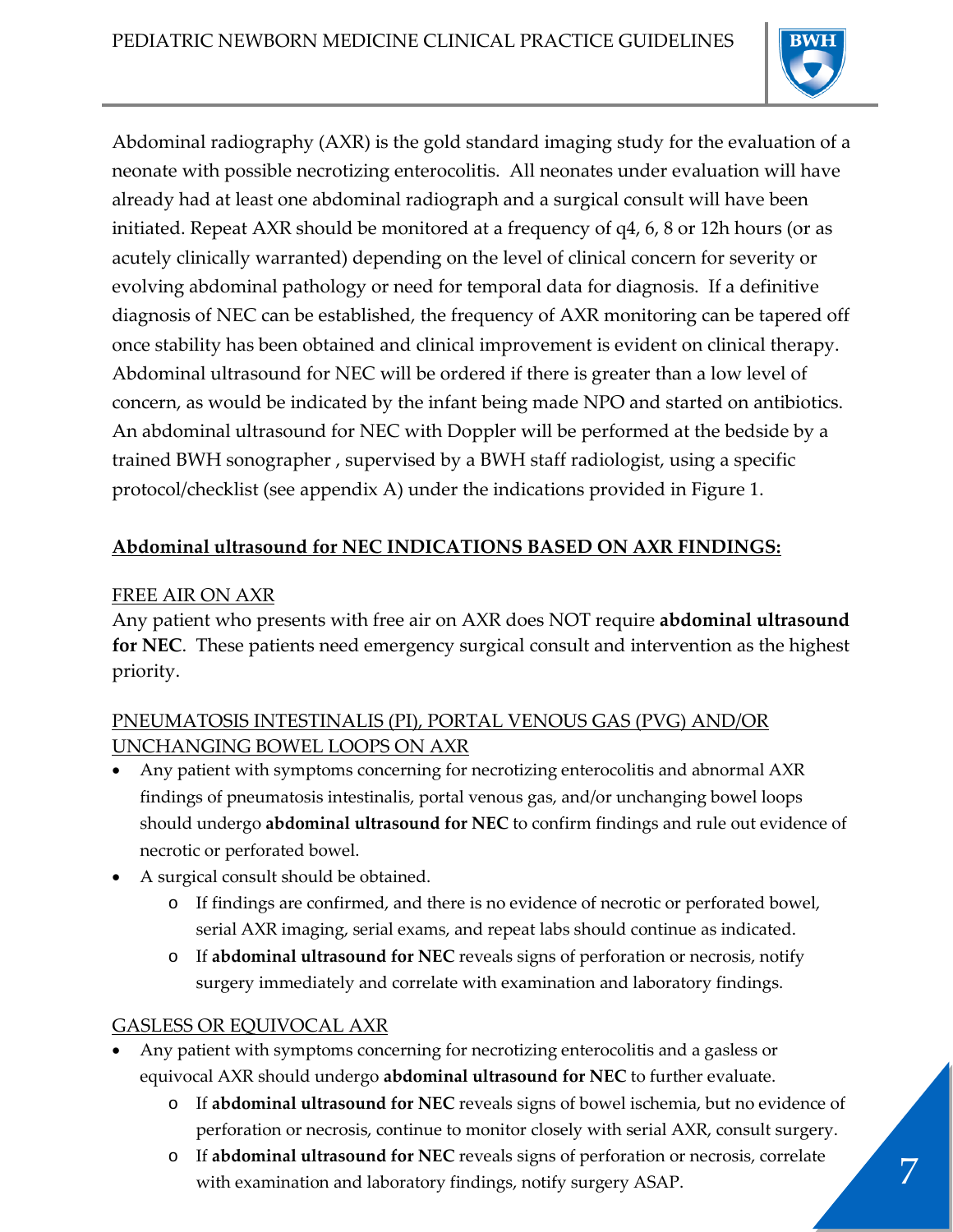

#### NORMAL OR EQUIVOCAL AXR, LOW SUSPICION FOR necrotizing enterocolitis

- Any patient with modified Bell's stage I necrotizing enterocolitis with a normal or equivocal AXR and low clinical suspicion for necrotizing enterocolitis should undergo observation.
- Repeat AXR as indicated.
	- o If there is continued or increased concern for necrotizing enterocolitis based on examination or laboratory findings and AXR remains non-diagnostic, consider **abdominal ultrasound for NEC**.

### REPORTING OF **abdominal ultrasound for NEC** FINDINGS

Radiology will provide standardized reporting of **abdominal ultrasound for NEC** findings. Radiologists will comment on a low, moderate, or high suspicion for necrotizing enterocolitis based on **abdominal ultrasound for NEC** findings.

## **VII. Ordering the Abdominal Ultrasound in EPIC**

The ultrasound study should be ordered in EPIC as:

#### Exam: "**US abdomen with vasculature"**

Reason for exam: "**Abnormal prior imaging – radiograph (ID 10512497)"** Please provide additional clinical context for this exam: "**Concern for necrotizing enterocolitis" [a request has been placed with the EPIC team to add this]** Comment: "**Please evaluate for ascites and assess bowel as per abdominal US for NEC protocol"**

This exam may be ordered 24/7. As with any ultrasound exam ordered after 12 noon on weekdays, or on weekend days, an order must be placed through eCare and the ultrasound coordinator (beeper 14462) must be paged to arrange for the study. The exam should be initiated by 1 -2 hours after the request. The exam time is approximately 25 minutes. The study will be performed using a L 6-15 ultrasound transducer following the attached 4 quadrant protocol. The attending radiologist can be contacted 24/7 to review the images if done outside of weekday hours. A verbal report can be given, but a final report cannot be signed unless the radiologist is in-house, and therefore may not be available as a final report until the next day. Images will be pushed immediately to Centricity for access through eCare or Centricity.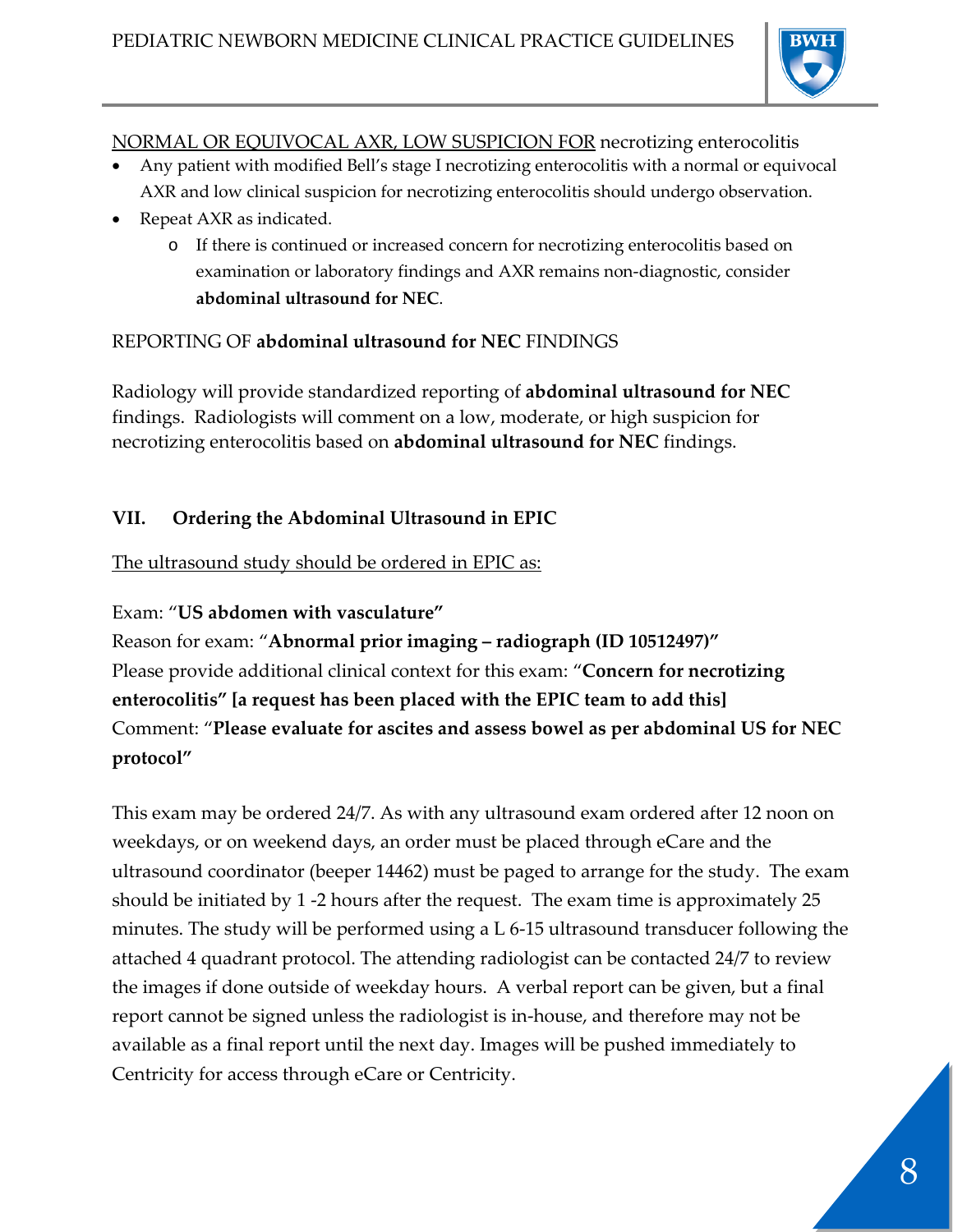

# **VIII. Abdominal ultrasound for NEC imaging protocol**

The abdominal ultrasound for NEC study will take approximately 25 minutes, and will be done by a trained sonographer (ultrasound technologist) following the described predetermined protocol. The abdominal ultrasound will be performed with a L 6-15 transducer to assess the 4 quadrants for intraabdominal fluid and its character and free air. An assessment will be made for portal venous gas. Bowel loops will be evaluated in each of the four quadrants. All quadrants will be interrogated with gray-scale and color Doppler US in real time, and sample static images and cine loops will be obtained in each quadrant where the most loops are concentrated.

A radiologist will then report the results of the examination by standard abnormal ultrasound result reporting protocol. Image files will be immediately downloaded from the portable unit to the picture archiving and communication system so that images will be accessible to the clinicians.

Gray-scale US evaluation included assessment of bowel wall echotexture for normal stratified bowel appearance or loss of "gut signature," measurement of wall thickness with calipers, and determination of the presence of intramural air and peristalsis. Peristalsis will be assessed according to the presence or absence of bowel contractions during 1 minute. Normal bowel wall thickness will be considered between 1.1 and 2.6 mm.

Color Doppler US will be used to evaluate intestinal mural blood flow with a standard protocol and parameters including the lowest possible pulse repetition frequency without aliasing, a low wall filter, and the highest Doppler gain settings without flash artifacts. Velocity will be set at 0.029 – 0.11 m/sec. Color Doppler flow will be determined to be present when color Doppler signals are reproducible or confirmed with pulsed Doppler waveforms. Bowel loops will be compared with adjacent loops. When bowel loops without mural blood flow are identified, the settings will be changed to more sensitive settings in an attempt to detect the slowest possible velocities down to 0.029 m/sec, below which only flash artifacts are obtained.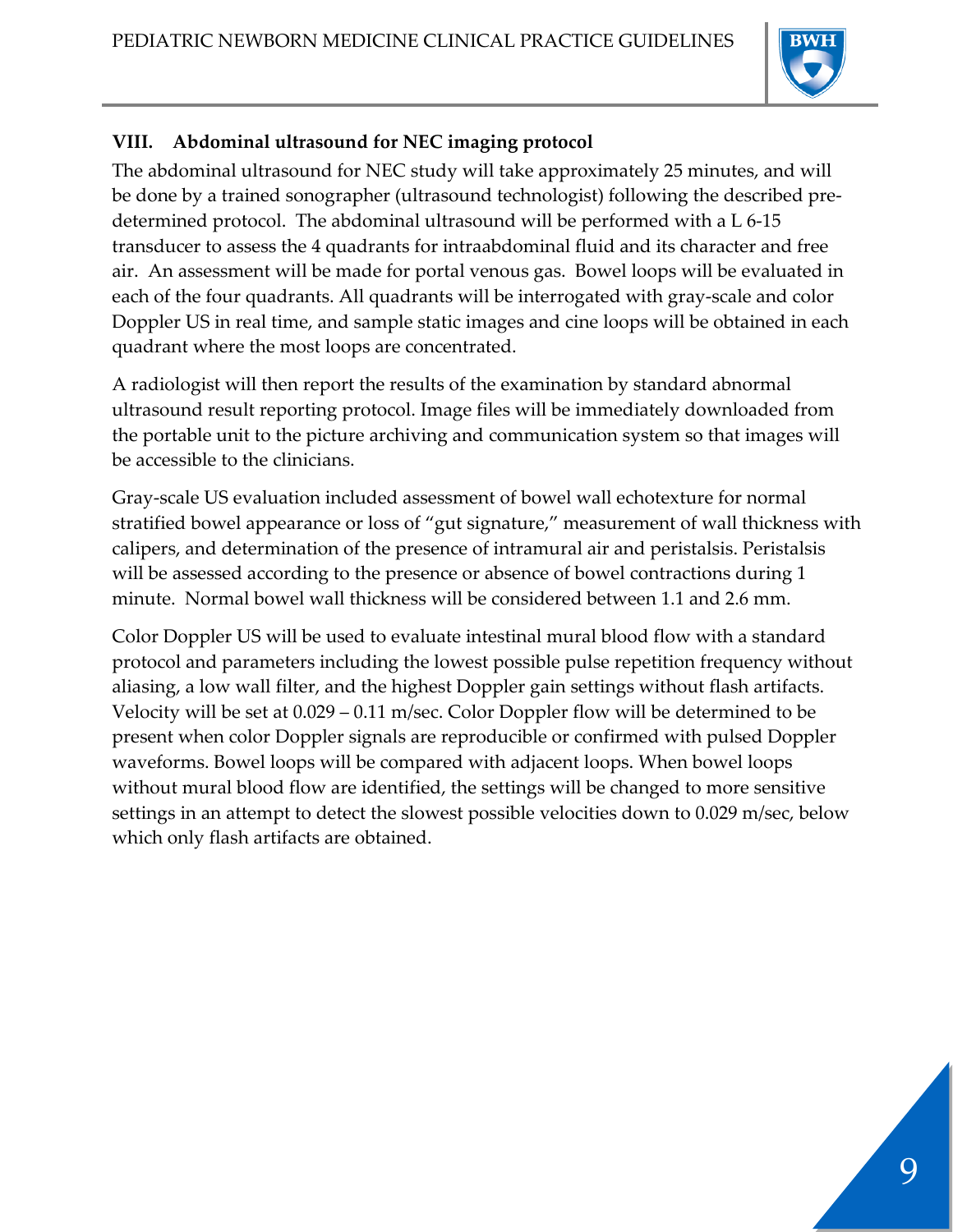

# **APPENDIX A: Abdominal ultrasound for NEC checklist**

# **CHECK LIST: ABDOMINAL ULTRASOUND FOR NEC**

|                                                   | <b>QUAD1</b> |             | QUAD <sub>2</sub> |             | QUAD <sub>3</sub> |             | QUAD <sub>4</sub> |             |
|---------------------------------------------------|--------------|-------------|-------------------|-------------|-------------------|-------------|-------------------|-------------|
| Free air                                          | Y            | ${\bf N}$   | Y                 | ${\bf N}$   | Y                 | ${\bf N}$   | Y                 | ${\bf N}$   |
| Portal venous gas                                 | Y            | $\mathbf N$ |                   |             |                   |             |                   |             |
| <b>Simple free fluid</b>                          | $\mathbf Y$  | ${\bf N}$   | Y                 | $\mathbf N$ | Y                 | $\mathbf N$ | Y                 | $\mathbf N$ |
| Complex/echogenic<br>free fluid                   | $\mathbf Y$  | ${\bf N}$   | Y                 | ${\bf N}$   | Y                 | ${\bf N}$   | Y                 | ${\bf N}$   |
| <b>Focal fluid collection</b>                     | $\mathbf Y$  | ${\bf N}$   | Y                 | ${\bf N}$   | Y                 | ${\bf N}$   | Y                 | $\mathbf N$ |
| <b>Peristalsis</b><br>(normal > 10 in 1 min)      | Y            | $\mathbf N$ | Y                 | $\mathbf N$ | Y                 | $\mathbf N$ | Y                 | $\mathbf N$ |
| <b>Wall thickness</b><br>$(normal = 1.1mm-2.6mm)$ |              |             |                   |             |                   |             |                   |             |
| <b>Echogenic bowel</b><br>wall                    | Y            | ${\bf N}$   | Y                 | ${\bf N}$   | Y                 | ${\bf N}$   | Y                 | ${\bf N}$   |
| <b>Intramural</b> gas                             | Y            | ${\bf N}$   | Y                 | $\mathbf N$ | Y                 | $\mathbf N$ | Y                 | ${\bf N}$   |
| <b>Dilatation</b>                                 | $\mathbf Y$  | ${\bf N}$   | Y                 | ${\bf N}$   | Y                 | $\mathbf N$ | Y                 | ${\bf N}$   |
| <b>Mural flow</b><br>$(V = 0.086$ m/s)            |              |             |                   |             |                   |             |                   |             |
| <b>Comments</b>                                   |              |             |                   |             |                   |             |                   |             |

10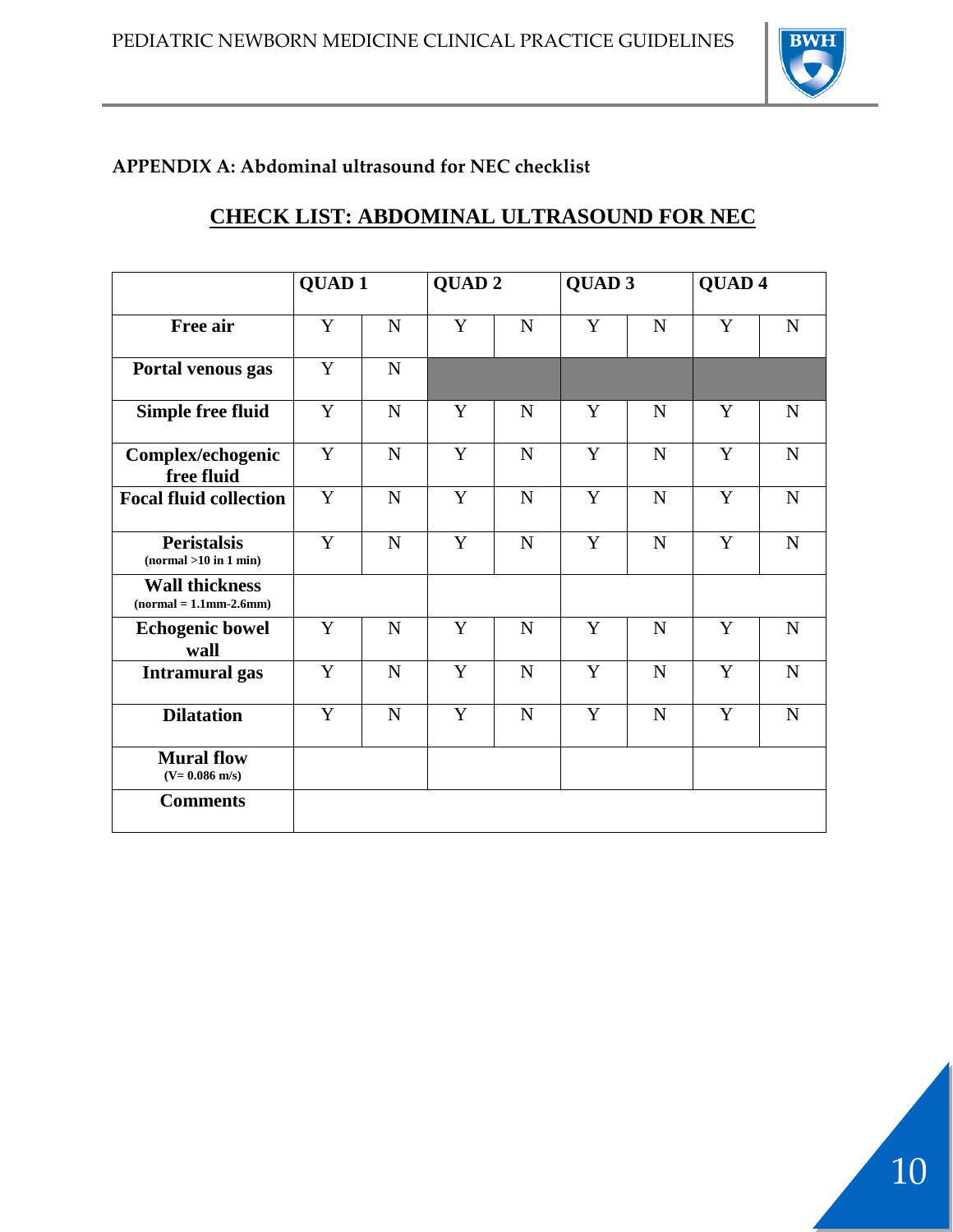

11



## **CHECKLIST DETAILS**

- Presence of free air (echogenicities lines or foci with posterior ring-don or comet tail artifacts)
- Portal venous gas (punctuate or linear echogenicities noted within the main portal vein or its intrahepatic branches)
- Presence of free intraperitoneal fluid and focal fluid collections
- Peristalsis (presence/absence and efficacy of bowel contractions  $> 10$  in 1 min)
- Bowel wall structure (measure wall thickness with callipers, normal range 1.1-2.6 mm)
- Echogenic bowel wall
- Presence of Intramural gas (punctuate or granular echogenicities within the bowel wall)
- Bowel dilatation
- Mural flow in each of the 4 quadrants  $(V= 0.086 \text{ m/s})$ 
	- Hyperaemia= markedly increased colour Doppler signal
	- Normal<br>-  $I_{\text{OW}}$  M<sub>1</sub>
	- Low Mural Flow= markedly decreased
	- **Absence**

Based on Faingold et al 2005 and Karolinska checklist (unpublished) 2012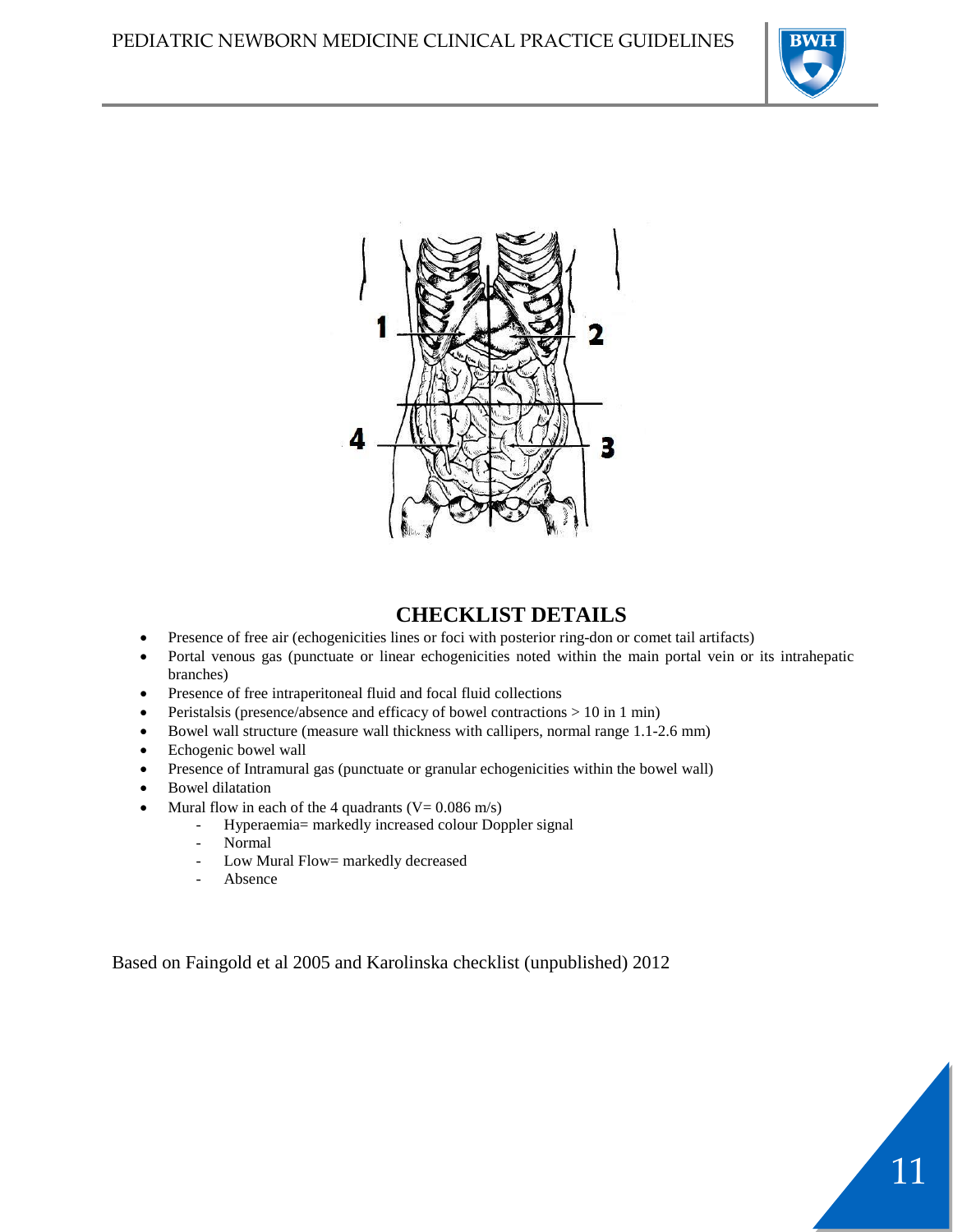

## **APPENDIX B: Further background and review of the literature**

Point of care ultrasound is already utilized in many neonatal intensive care units for assistance with invasive procedures including abdominal drain placement, central line placement, and chest tube placement. Because findings may be operator dependent, there can be variability in how such studies are performed and interpreted. Abdominal ultrasound for NEC imaging studies have been utilized in infants to look for adequate motility, signs of bowel necrosis and/or perforation when necrotizing enterocolitis is suspected (6). The additional use of color Doppler ultrasound to evaluate bowel perfusion is reported to be a helpful adjunct to abdominal radiography. The absence of flow in the bowel wall is a very sensitive indicator of bowel necrosis (7). However, there is little standardization of abdominal ultrasound protocols for NEC evaluation. Some centers have used abdominal ultrasound to identify early signs of bowel change in patients with possible NEC (Bell's I). This information can guide a clinician who is unsure about whether to initiate medical therapy for NEC. Other centers use abdominal ultrasound to identify early signs of perforation in patients with moderate or severe NEC, (Bell's II-III) which may influence decisions regarding surgical intervention.

Presentation with lower stages of the Bell's classification system has not been proven to be predictive of mortality, as patients who present as Bell's stage I or II may progress to Bell's stage III, developing shock and perforation. It is challenging to predict which neonates will progress to require surgery and which will improve with medical therapy. Many factors play a role in the decision to operate on a neonate with necrotizing enterocolitis. Imaging reports are important for surgical decision-making, and a critical imaging report or acute clinical deterioration often convinces a surgeon that a neonate requires an intervention (4).

In a cohort of 67 patients with either suspected necrotizing enterocolitis (Bell's I), or agematched non-necrotizing enterocolitis controls, abdominal ultrasound did not reveal significant differences in bowel wall thickness, bowel wall echogenicity or color Doppler perfusion (8). A retrospective review of 40 neonates with Bell's I necrotizing enterocolitis who underwent serial abdominal ultrasound revealed that 80% of the abnormal findings on the first exam were not seen on follow-up exams after the initiation of medical treatment with antibiotics and bowel rest (9). Findings from both studies suggest that bowel sonography may be helpful for the early diagnosis and monitoring of patients with necrotizing enterocolitis, and serial abdominal ultrasound may be helpful for determining when it may be safe to begin re-feeding (not addressed in this CPG).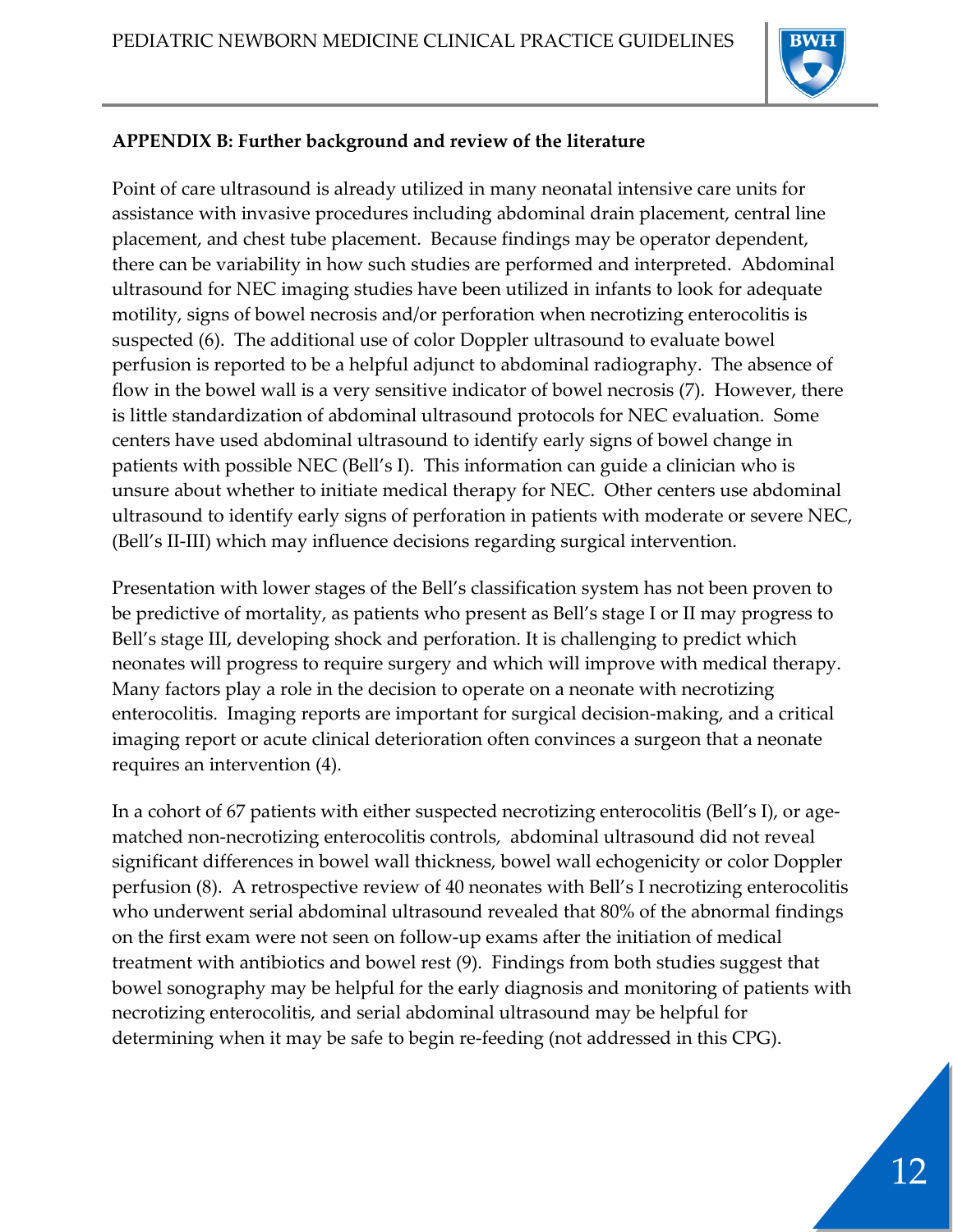

color Doppler ultrasound may provide additional information to that of gray scale sonography in the evaluation of necrotizing enterocolitis and may help identify patients before medical management fails, perforation occurs and bowel resection if required (7). In a prospective single institution study of 60 neonates, absence of flow on color Doppler was 100% sensitive and 90% specific for bowel necrosis, with a positive predictive value of 83% (CI 55-95%) and a negative predictive value of 100%. In neonates with severe (modified Bell's stage III) necrotizing enterocolitis, absence of flow on color Doppler was more sensitive (100%) than free air on abdominal radiography (40%) for identifying bowel necrosis.

A prospective study in a population of Bell's II-III patients underwent standard radiography and **abdominal ultrasound for NEC** with color Doppler. Five of 26 patients had signs of intestinal necrosis on **abdominal ultrasound for NEC** and underwent laparotomy prior to perforation or clinical deterioration. Four of the 5 patients that underwent laparotomy had intestinal necrosis requiring resection (10). The use of **abdominal ultrasound for NEC** with color Doppler in patients with definite necrotizing enterocolitis who have the highest mortality risk may lead to improvement in outcomes with with early laparotomy.

Another prospective study of **abdominal ultrasound for NEC** in 93 neonates with necrotizing enterocolitis at all Bell's stages (I-III) used an ultrasound protocol without color Doppler. They hypothesized that **abdominal ultrasound for NEC** was superior to abdominal radiography for identifying necrotic bowel or perforation. Three of the patients with necrotizing enterocolitis who underwent abdominal drain placement for clinical deterioration had echogenic free fluid on **abdominal ultrasound for NEC**, but no free air on abdominal radiograph(11), suggesting that **abdominal ultrasound for NEC** may be superior to radiographs for early detection of intestinal perforation. Abdominal free fluid characteristics can be helpful for diagnosis. In a retrospective review of 238 necrotizing enterocolitis patients who underwent **abdominal ultrasound for NEC** and abdominal radiography, echogenic free fluid was the most specific (88.6%) predictor of necrotizing enterocolitis in patients without free air who required surgery (12).